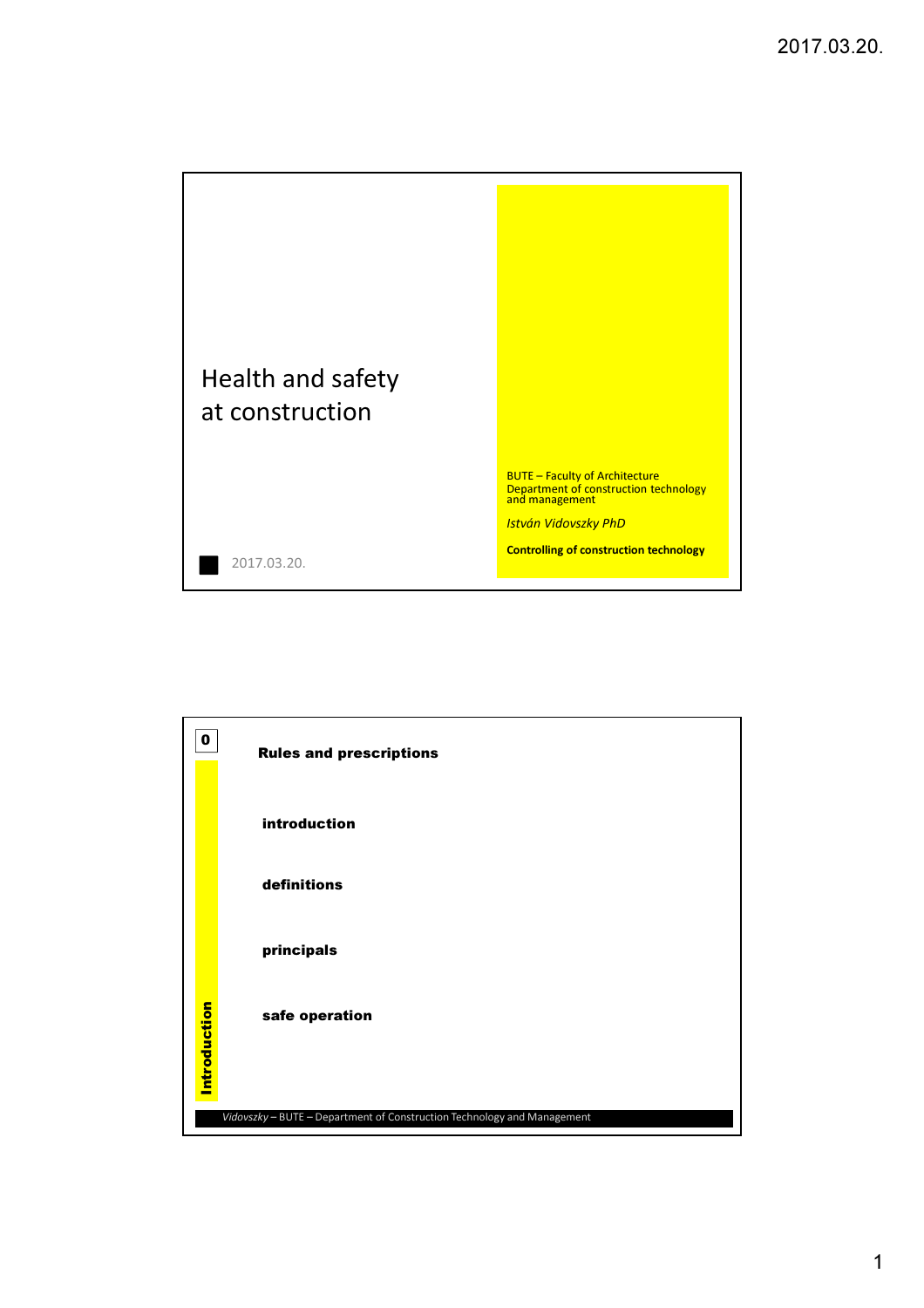

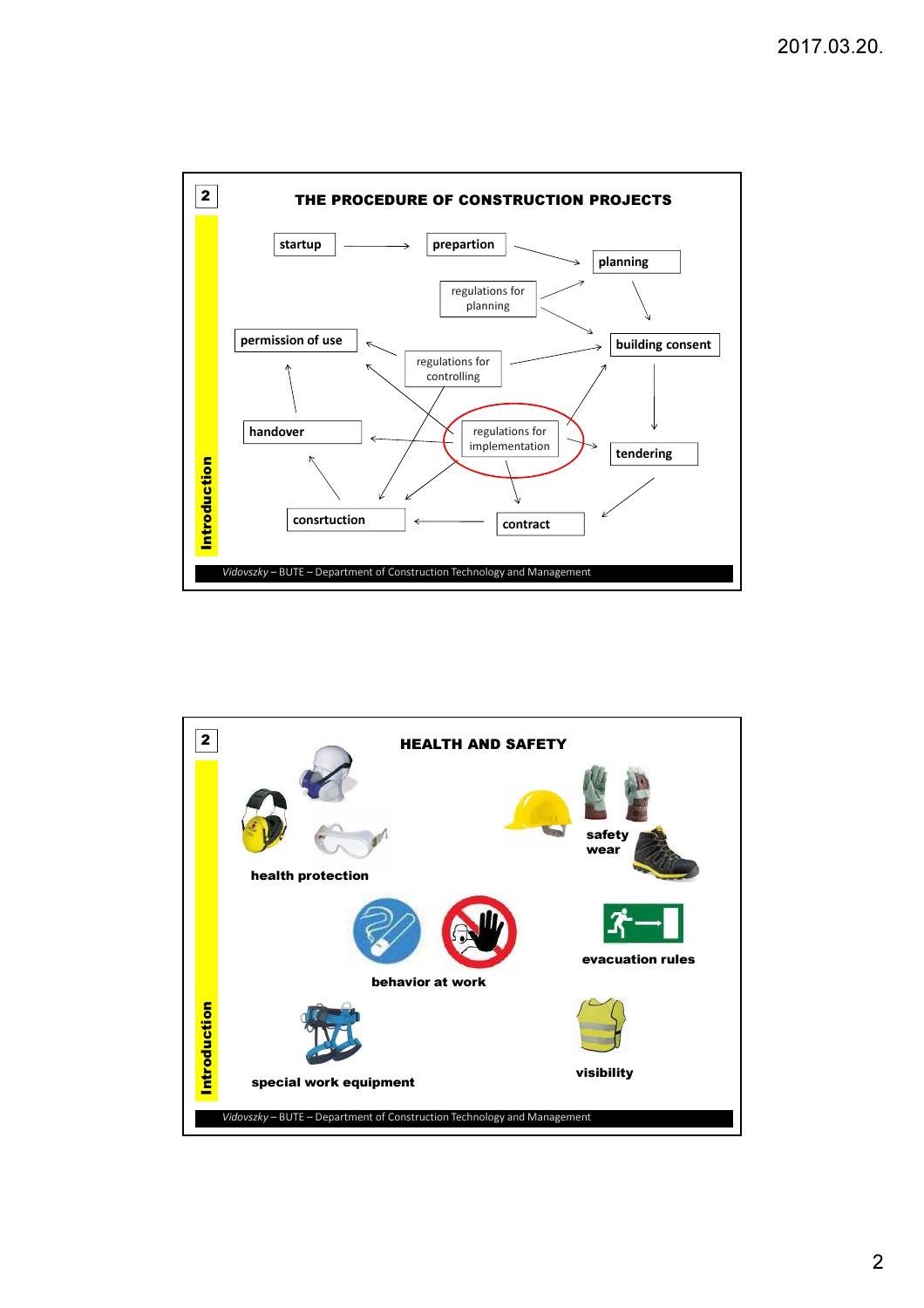

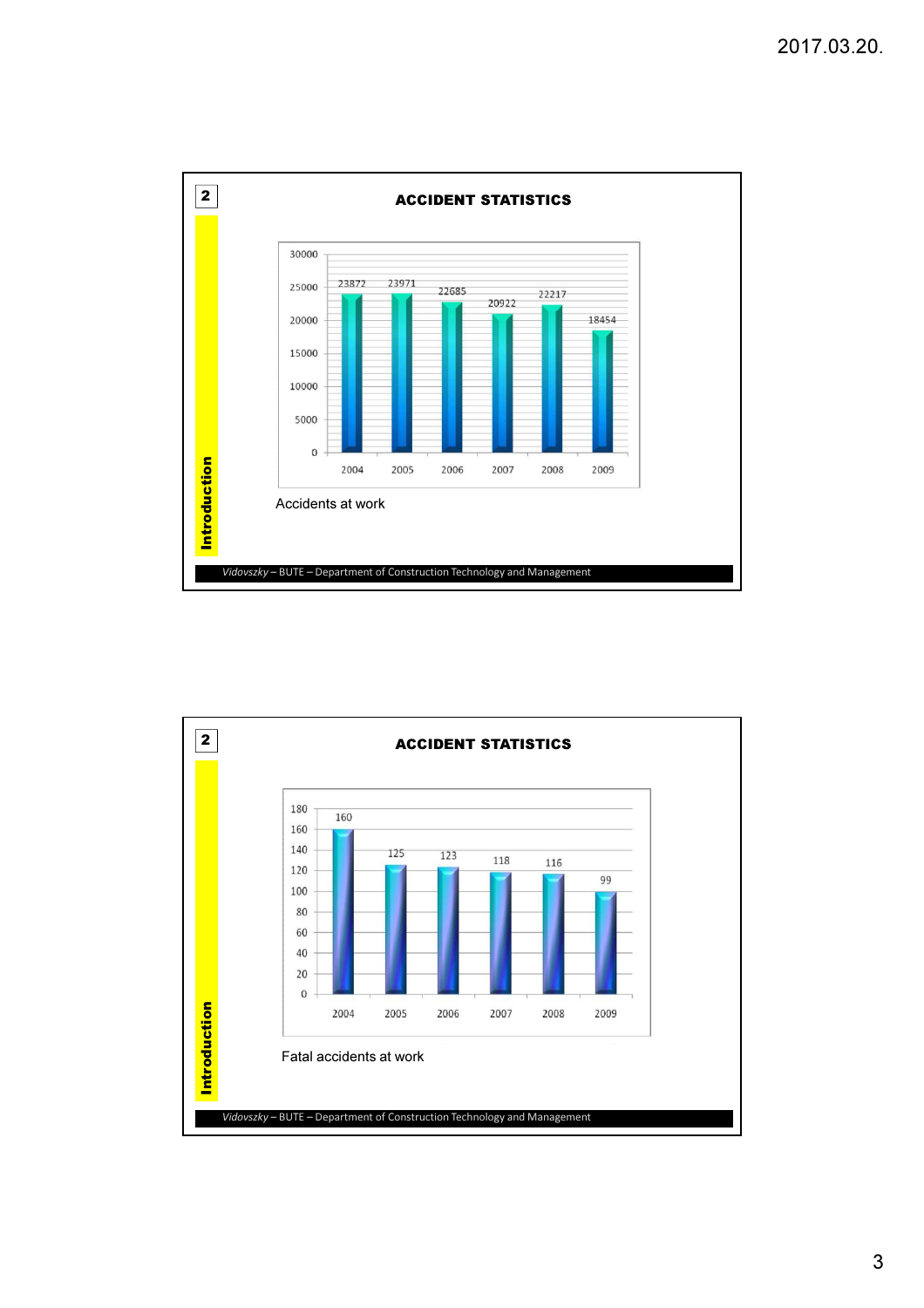

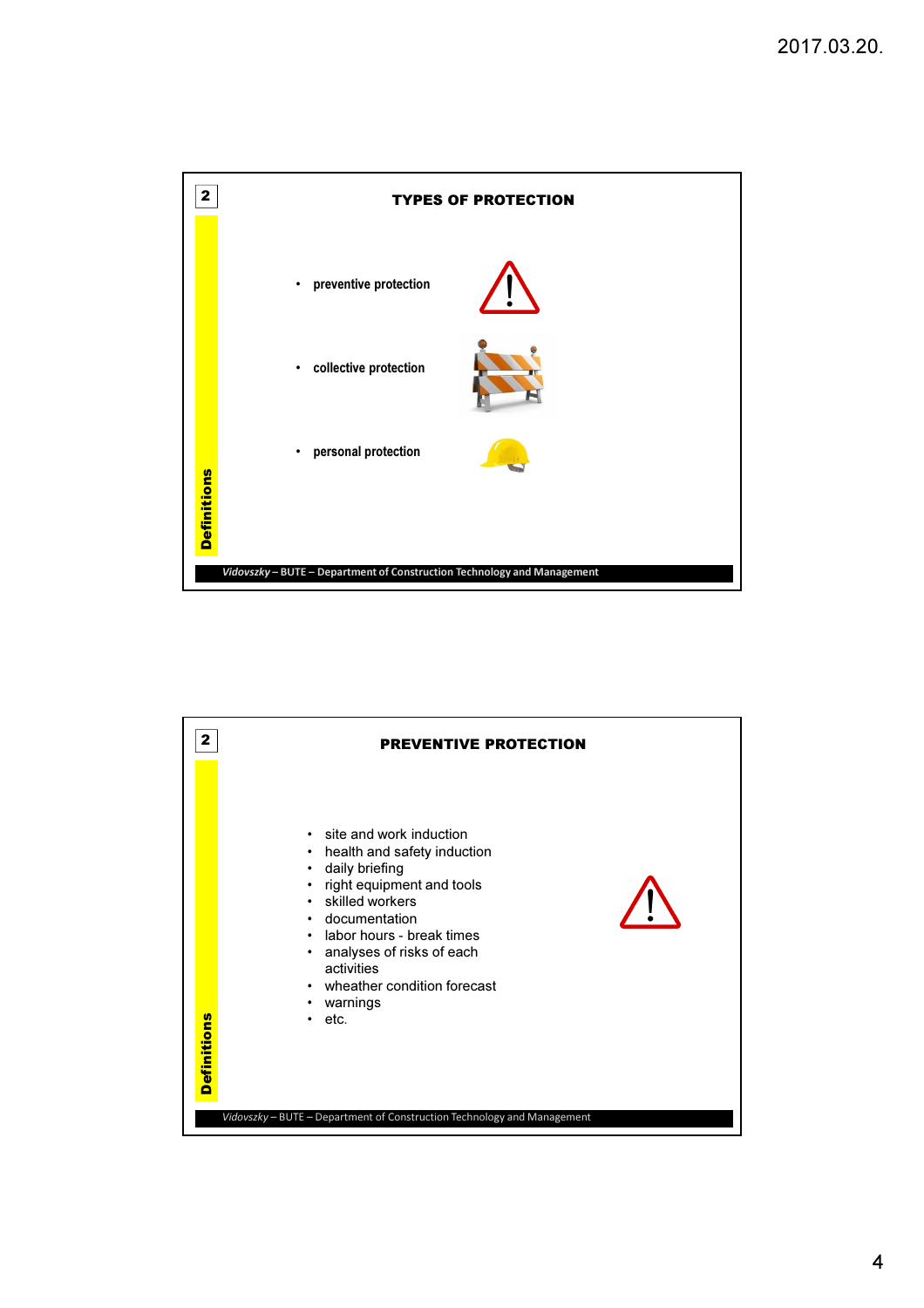



5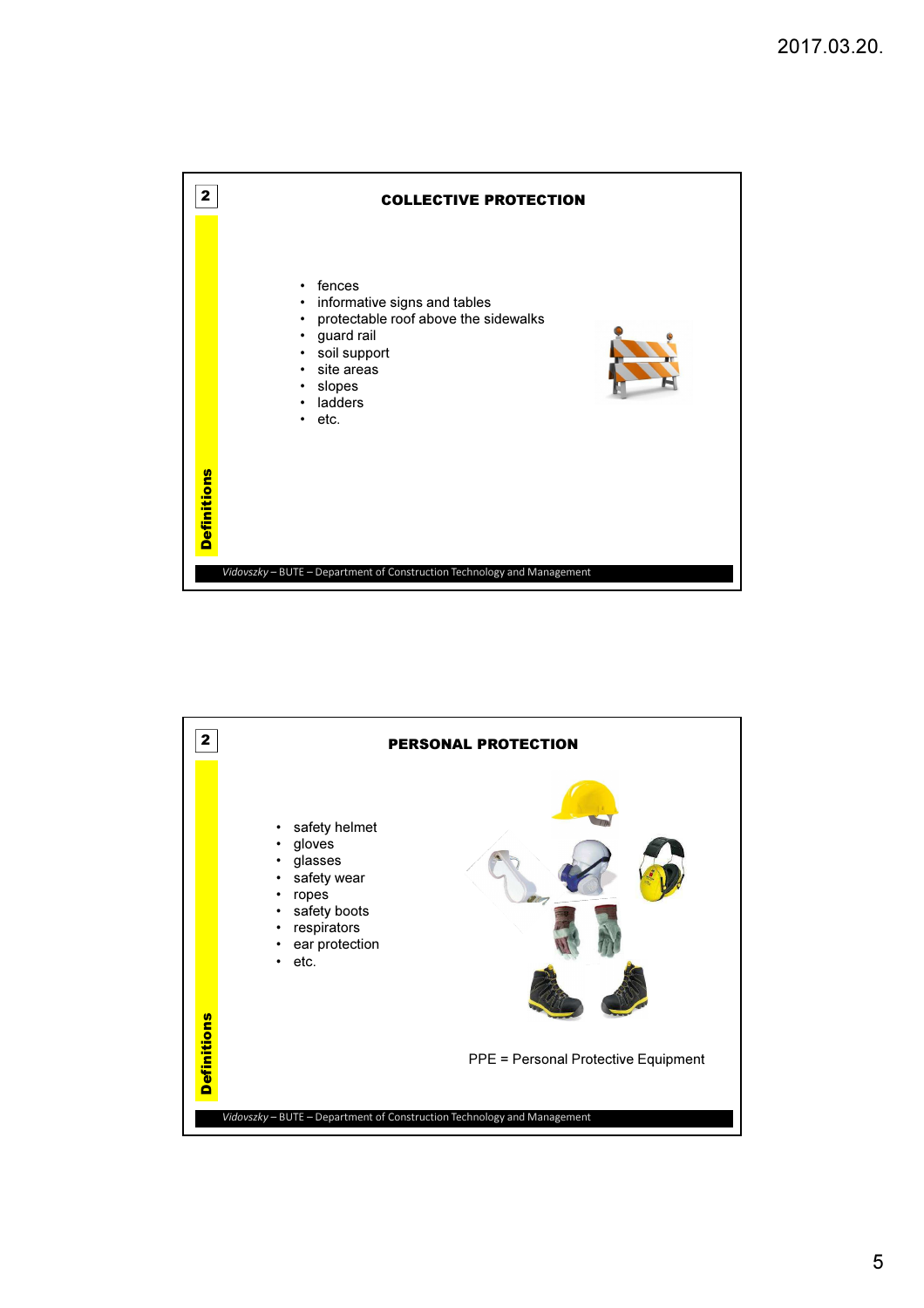

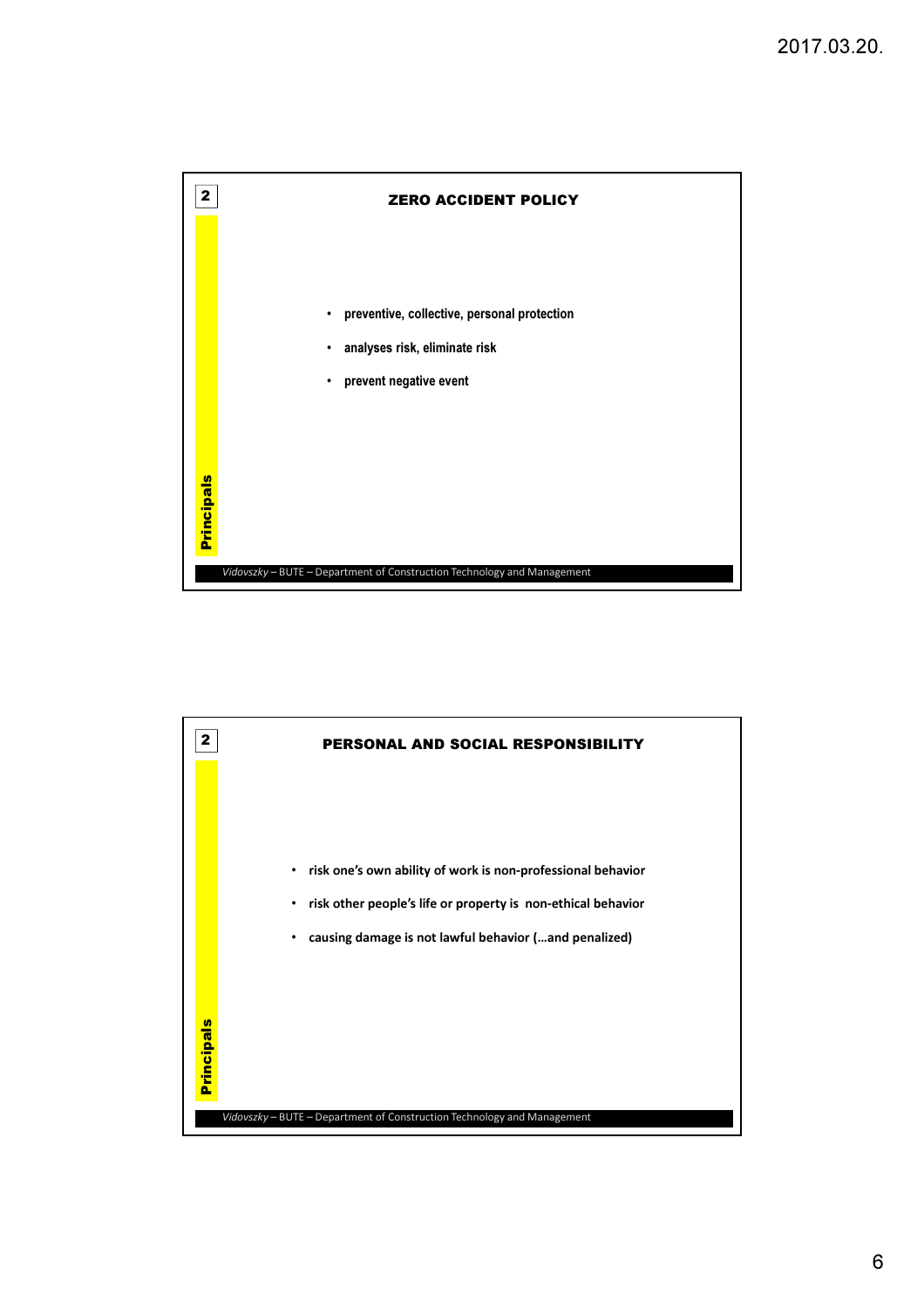

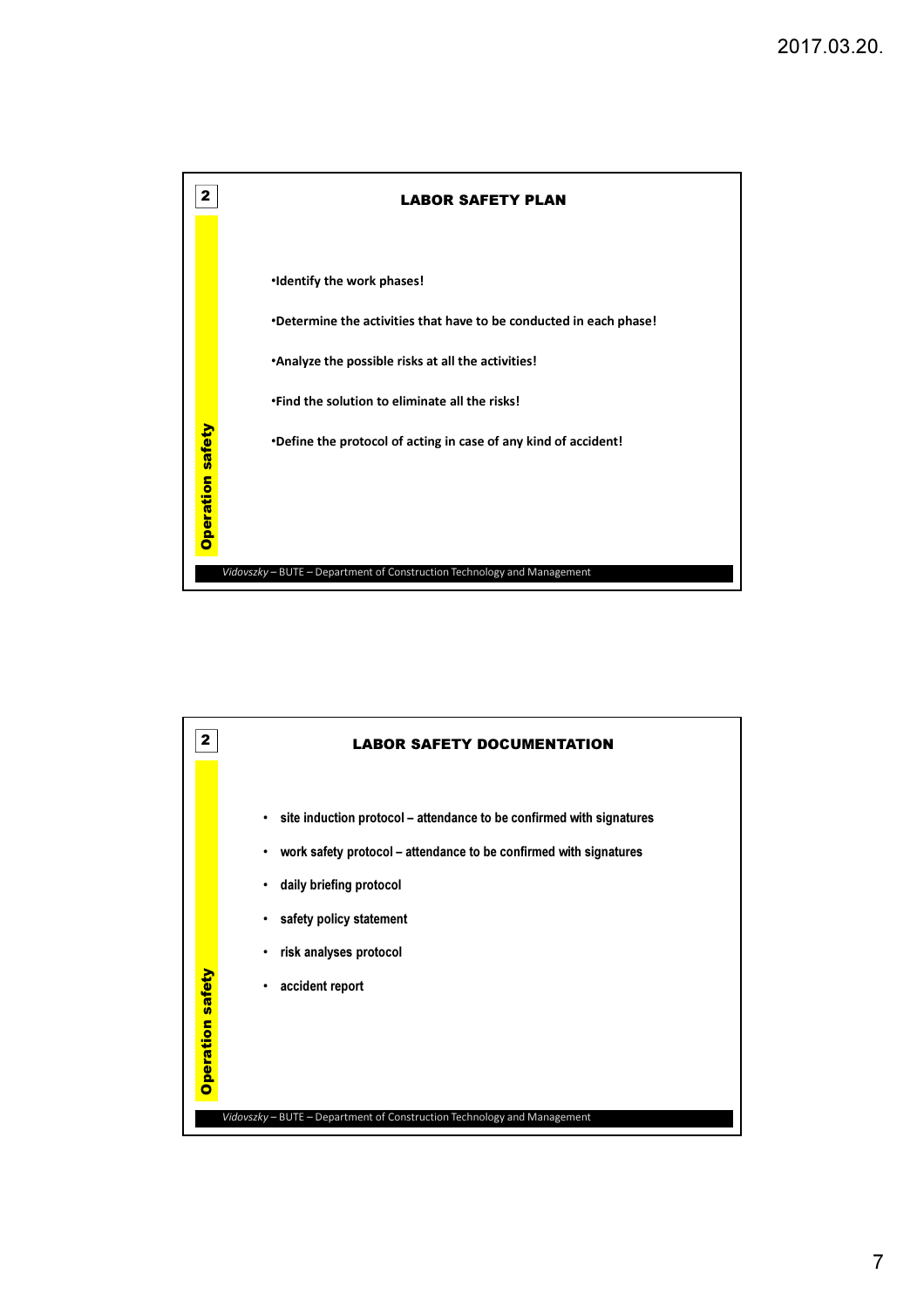

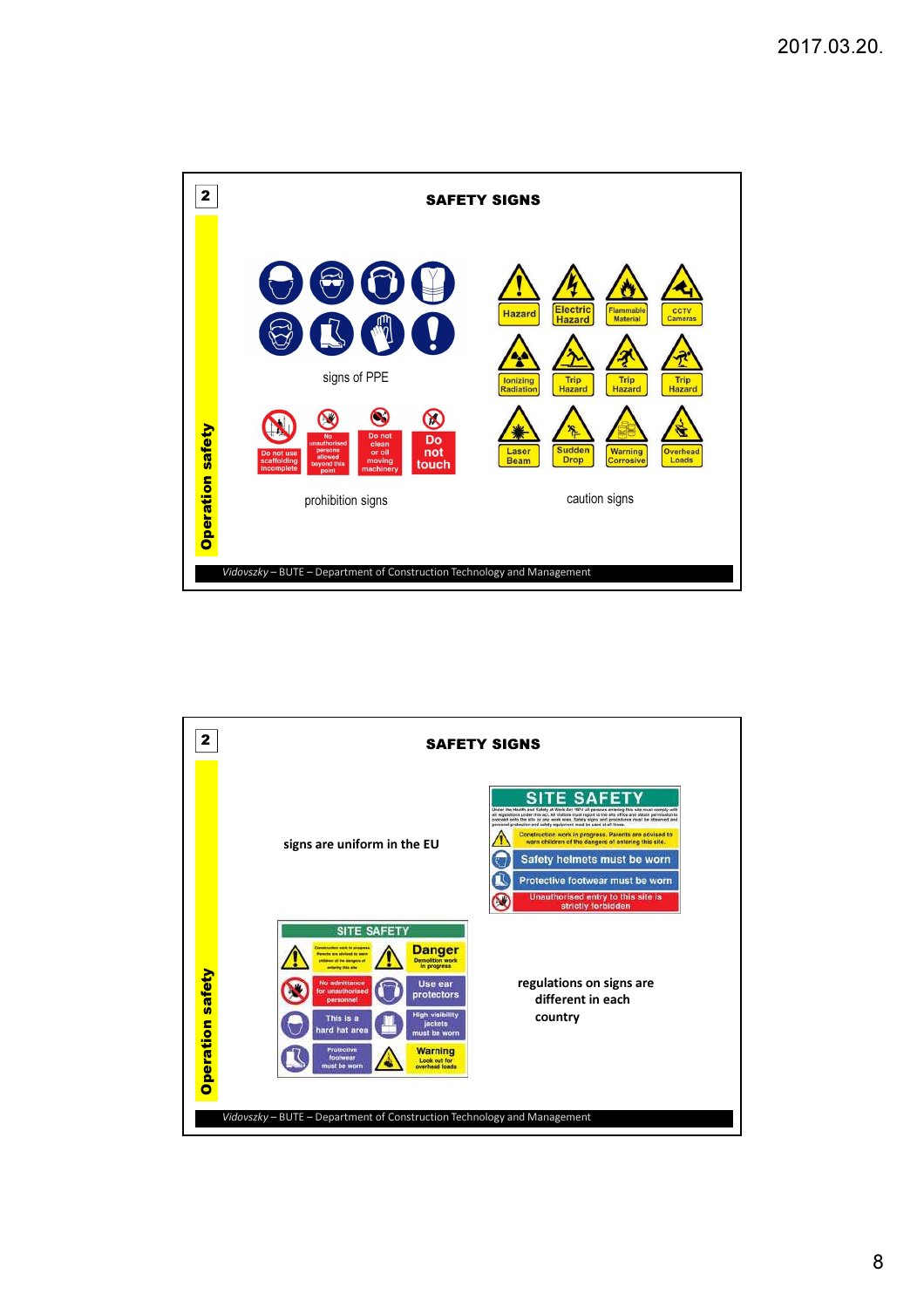

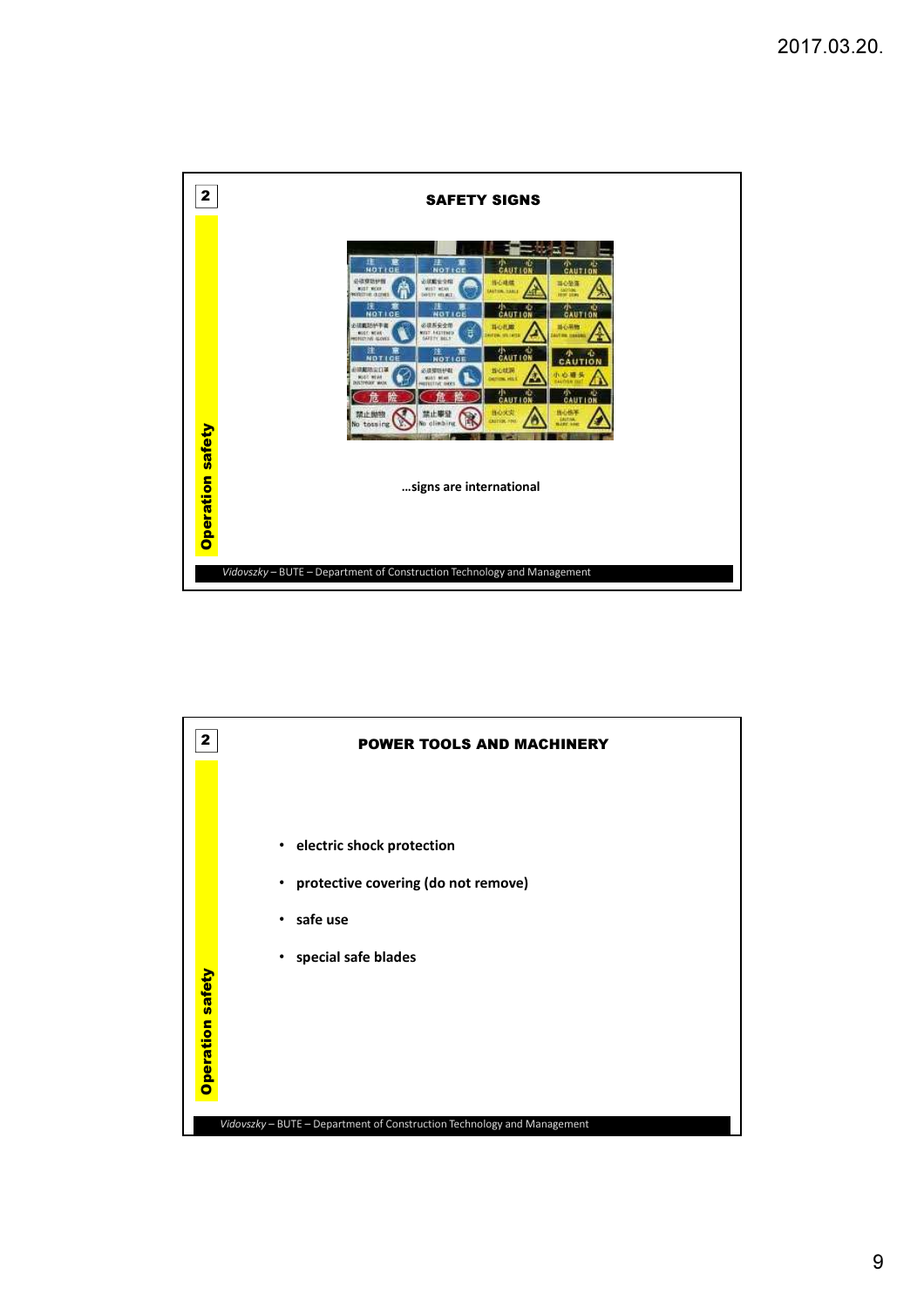



10